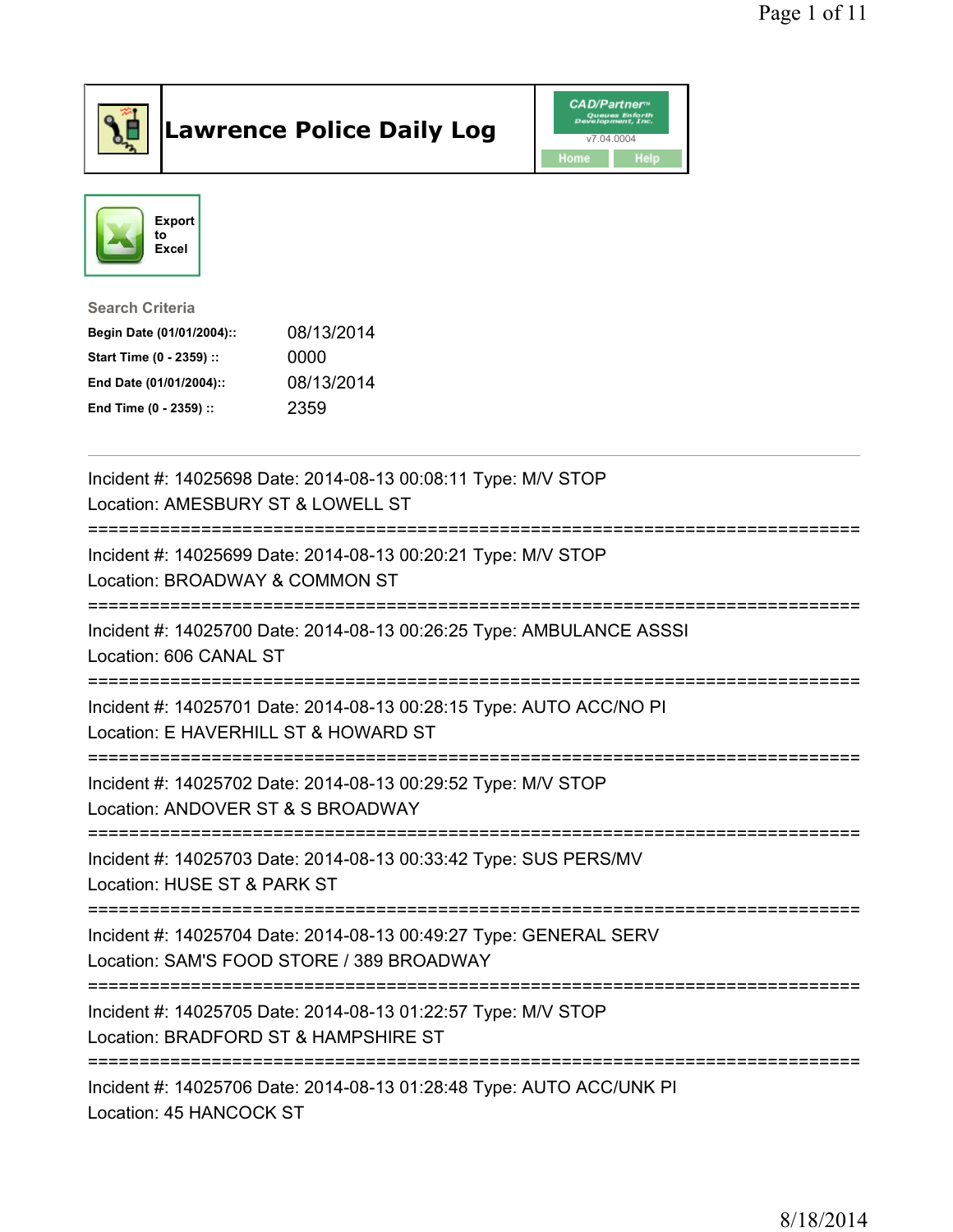| Incident #: 14025707 Date: 2014-08-13 01:33:40 Type: M/V STOP<br>Location: HAFFNER'S GAS STATION / 69 PARKER ST                           |
|-------------------------------------------------------------------------------------------------------------------------------------------|
| Incident #: 14025708 Date: 2014-08-13 01:39:12 Type: CK WELL BEING<br>Location: 15 EASTON ST                                              |
| Incident #: 14025709 Date: 2014-08-13 01:43:10 Type: DK (DRUNK)<br>Location: FRANKLIN ST & HAVERHILL ST<br>:============================= |
| Incident #: 14025710 Date: 2014-08-13 01:50:05 Type: ALARMS<br>Location: ANCHOR AUTO / 140 WEST ST                                        |
| Incident #: 14025711 Date: 2014-08-13 01:53:17 Type: M/V STOP<br>Location: BRADFORD ST & BROADWAY<br>------------------------             |
| Incident #: 14025712 Date: 2014-08-13 02:02:44 Type: M/V STOP<br>Location: ERVING ST & JACKSON ST<br>---------------------------          |
| Incident #: 14025713 Date: 2014-08-13 02:11:36 Type: NOISE ORD<br>Location: 15-17 EASTON ST                                               |
| Incident #: 14025714 Date: 2014-08-13 02:20:20 Type: DISTURBANCE<br>Location: BROADWAY & TREMONT ST                                       |
| Incident #: 14025715 Date: 2014-08-13 02:47:56 Type: M/V STOP<br>Location: MANCHESTER ST & WEST ST                                        |
| Incident #: 14025716 Date: 2014-08-13 03:03:55 Type: M/V STOP<br>Location: WINTHROP AVE                                                   |
| Incident #: 14025717 Date: 2014-08-13 03:18:23 Type: ALARMS<br>Location: SHOWCASE CINEMA / 6 CHICKERING ST                                |
| Incident #: 14025718 Date: 2014-08-13 03:22:27 Type: HIT & RUN M/V<br>Location: 92 HAVERHILL ST                                           |
| Incident #: 14025719 Date: 2014-08-13 03:32:49 Type: M/V STOP<br>Location: BROADWAY & WATER ST                                            |
| :=================================<br>Incident #: 14025720 Date: 2014-08-13 03:54:30 Type: M/V STOP<br>Lootion. DDAADWAV OT 0 ADEEN OT    |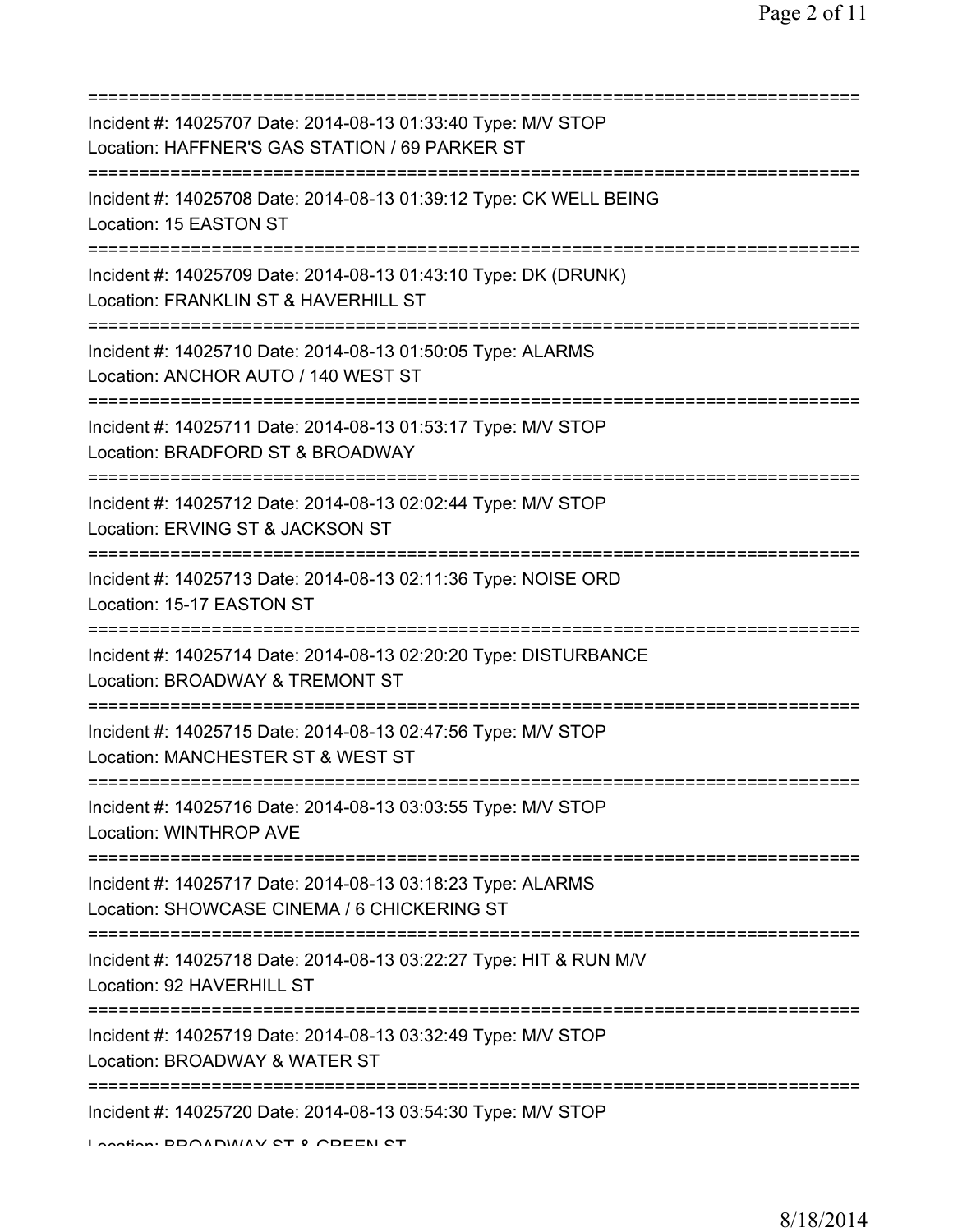| Incident #: 14025721 Date: 2014-08-13 06:40:09 Type: CK WELL BEING<br>Location: BROADWAY & HAVERHILL ST                                             |
|-----------------------------------------------------------------------------------------------------------------------------------------------------|
| =======================<br>Incident #: 14025722 Date: 2014-08-13 06:41:47 Type: ALARMS<br>Location: LGH / 25 MARSTON ST<br>======================== |
| Incident #: 14025723 Date: 2014-08-13 06:50:05 Type: STOL/MV/PAS<br>Location: 15 BENNINGTON ST                                                      |
| Incident #: 14025724 Date: 2014-08-13 07:02:07 Type: TRANSPORT<br>Location: LOWELL JUVENILE / 90 LOWELL ST                                          |
| Incident #: 14025725 Date: 2014-08-13 07:03:21 Type: ALARMS<br>Location: 77 FERRY ST                                                                |
| Incident #: 14025726 Date: 2014-08-13 07:09:33 Type: M/V STOP<br>Location: AMESBURY ST & LOWELL ST                                                  |
| Incident #: 14025727 Date: 2014-08-13 07:24:41 Type: ASSSIT OTHER PD<br>Location: 48 SYLVESTER ST                                                   |
| Incident #: 14025728 Date: 2014-08-13 07:46:48 Type: M/V STOP<br>Location: GARDEN ST & UNION ST<br>:=========                                       |
| Incident #: 14025730 Date: 2014-08-13 08:34:54 Type: B&E/MV/PAST<br>Location: MARKET BASKET / 700 ESSEX ST                                          |
| Incident #: 14025729 Date: 2014-08-13 08:35:24 Type: M/V STOP<br>Location: MERRIMACK ST & PARKER ST                                                 |
| Incident #: 14025731 Date: 2014-08-13 08:45:33 Type: M/V STOP<br>Location: 34 SHATTUCK ST                                                           |
| Incident #: 14025732 Date: 2014-08-13 08:54:31 Type: M/V STOP<br>Location: MERRIMACK ST & S UNION ST                                                |
| Incident #: 14025733 Date: 2014-08-13 09:04:53 Type: UNWANTEDGUEST<br>Location: JOHNSON VETERINARY HOSPITAL / 160 WINTHROP AV                       |
| Incident #: 14025734 Date: 2014-08-13 09:06:59 Type: TOW OF M/V                                                                                     |

CURCE OT A GANDORN OT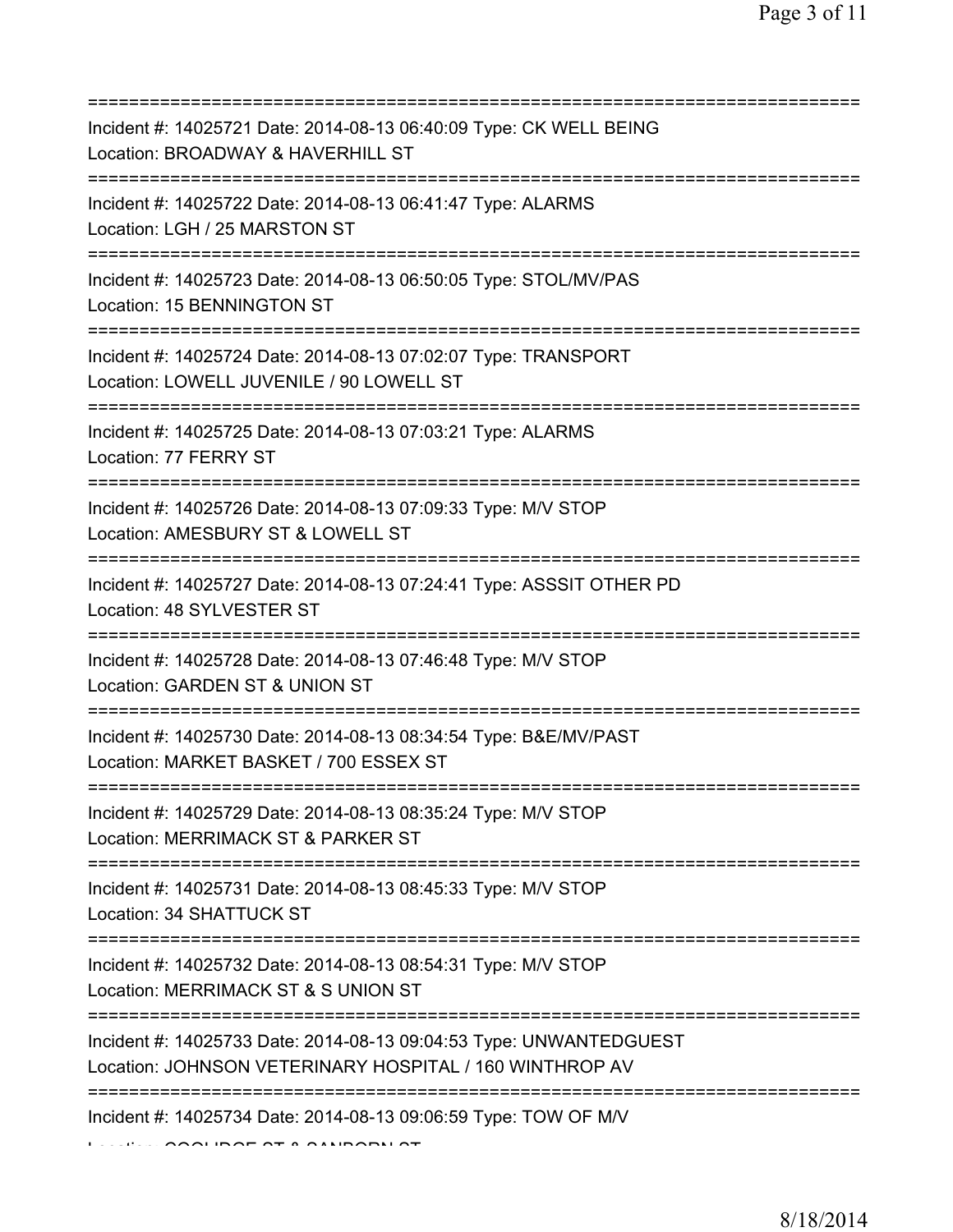| Incident #: 14025735 Date: 2014-08-13 09:11:29 Type: ASSIST FIRE<br>Location: 28 WEARE ST                                                      |
|------------------------------------------------------------------------------------------------------------------------------------------------|
| Incident #: 14025736 Date: 2014-08-13 09:14:03 Type: CK WELL BEING<br>Location: WEST ST PARK / WEST ST<br>======================               |
| Incident #: 14025737 Date: 2014-08-13 09:24:33 Type: M/V STOP<br>Location: 42 CROSS ST                                                         |
| Incident #: 14025738 Date: 2014-08-13 09:24:59 Type: ALARM/BURG<br>Location: EXECUTIVE OFFICES OF HEALTH AND HUM / 280 MERRIMACK ST FL 2ND-3RD |
| Incident #: 14025744 Date: 2014-08-13 09:36:43 Type: M/V STOP<br>Location: 61 WINTHROP AV                                                      |
| Incident #: 14025739 Date: 2014-08-13 09:50:24 Type: INVEST CONT<br>Location: 124 FRANKLIN ST<br>=================================             |
| Incident #: 14025740 Date: 2014-08-13 09:53:09 Type: PARK & WALK<br>Location: BROADWAY ST                                                      |
| Incident #: 14025741 Date: 2014-08-13 09:54:23 Type: E911 HANGUP<br>Location: 11 DAISY ST #2                                                   |
| Incident #: 14025742 Date: 2014-08-13 09:56:36 Type: M/V STOP<br>Location: GRAFTON ST & WINTHROP AV                                            |
| Incident #: 14025745 Date: 2014-08-13 10:09:32 Type: WARRANT SERVE<br>Location: 12 MAPLE ST FL 1                                               |
| ====================================<br>Incident #: 14025743 Date: 2014-08-13 10:10:35 Type: LARCENY/MV/PAST<br>Location: 697 ESSEX ST #BLD 6  |
| Incident #: 14025746 Date: 2014-08-13 10:14:55 Type: CK WELL BEING<br>Location: 15 JOHN ST                                                     |
| Incident #: 14025747 Date: 2014-08-13 10:16:18 Type: SUS PERS/MV<br>Location: 609 COMMON ST                                                    |
| Incident #: 14025748 Date: 2014-08-13 10:22:17 Type: MEDIC SUPPORT                                                                             |

Location: 50 BROADWAY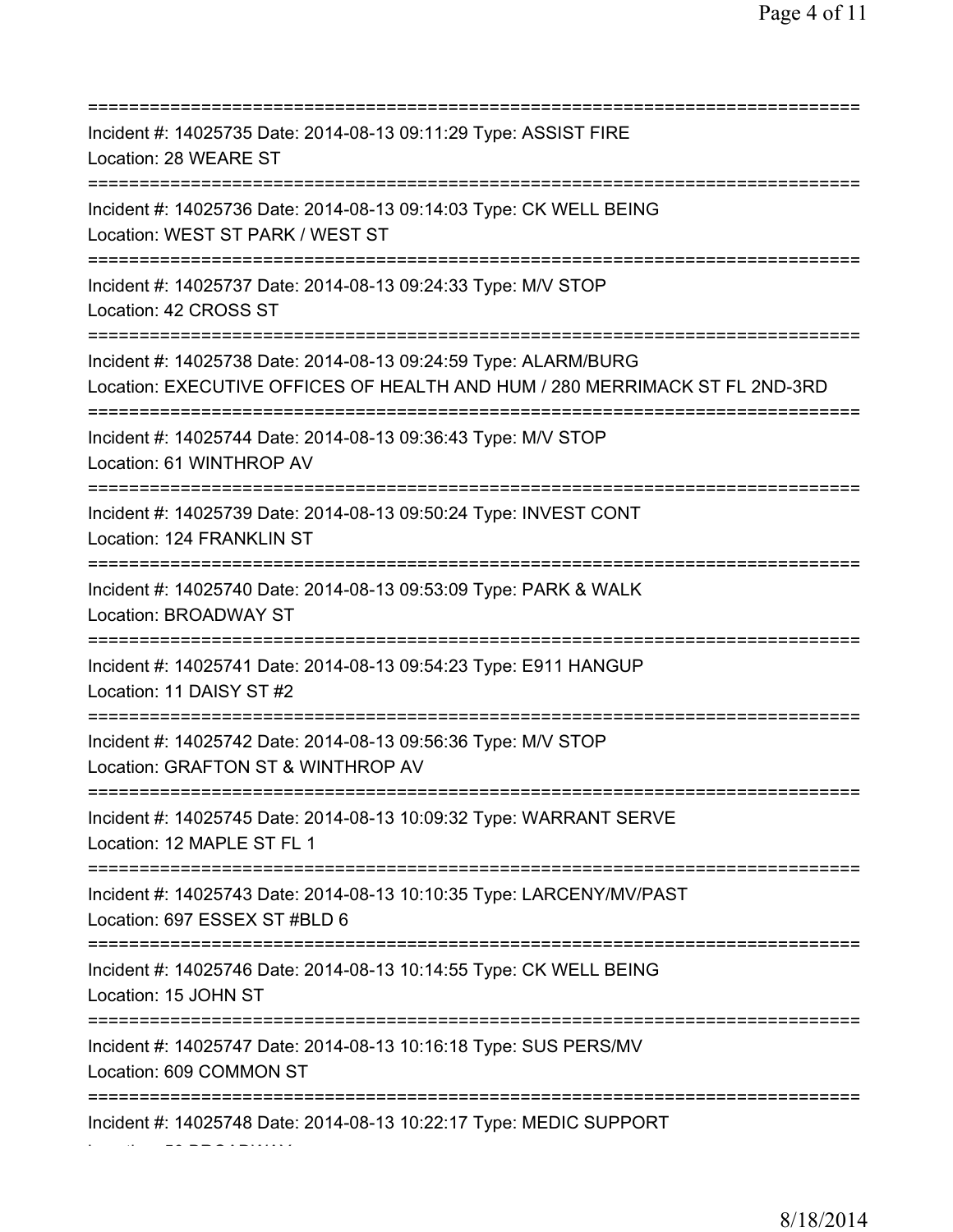| Incident #: 14025749 Date: 2014-08-13 10:23:29 Type: M/V STOP<br>Location: HAVERHILL ST & NEWBURY ST<br>============================                    |
|---------------------------------------------------------------------------------------------------------------------------------------------------------|
| Incident #: 14025750 Date: 2014-08-13 10:46:39 Type: M/V STOP<br>Location: 287 ESSEX ST                                                                 |
| Incident #: 14025751 Date: 2014-08-13 10:58:31 Type: WARRANT SERVE<br>Location: 17 THORNTON AV #2<br>================================                   |
| Incident #: 14025752 Date: 2014-08-13 11:03:09 Type: M/V STOP<br>Location: 295 ESSEX ST<br>=====================================                        |
| Incident #: 14025753 Date: 2014-08-13 11:13:35 Type: 209A/SERVE<br>Location: 39 JACKSON ST<br>=========================                                 |
| Incident #: 14025755 Date: 2014-08-13 11:18:42 Type: LARCENY/PAST<br>Location: 599 CANAL ST<br>===============================                          |
| Incident #: 14025754 Date: 2014-08-13 11:18:48 Type: 209A/SERVE<br>Location: 352 HAVERHILL ST                                                           |
| Incident #: 14025756 Date: 2014-08-13 11:27:08 Type: LARCENY/PAST<br>Location: BROADWAY & COMMON ST<br>=============                                    |
| Incident #: 14025757 Date: 2014-08-13 11:28:59 Type: HIT & RUN M/V<br>Location: 349 ESSEX ST                                                            |
| Incident #: 14025758 Date: 2014-08-13 11:43:39 Type: UNWANTEDGUEST<br>Location: 286 BROADWAY                                                            |
| Incident #: 14025759 Date: 2014-08-13 11:43:57 Type: B&E FOLLOW UP<br>Location: 361 BROADWAY                                                            |
| Incident #: 14025760 Date: 2014-08-13 11:50:15 Type: LARCENY/PAST<br>Location: FROSTY MUG / 275 MERRIMACK ST<br>=========================<br>========== |
| Incident #: 14025761 Date: 2014-08-13 11:52:01 Type: NOTIFICATION<br>Location: 151 BEACON ST                                                            |
| Incident #: 14025762 Date: 2014-08-13 12:25:48 Type: M/V STOP                                                                                           |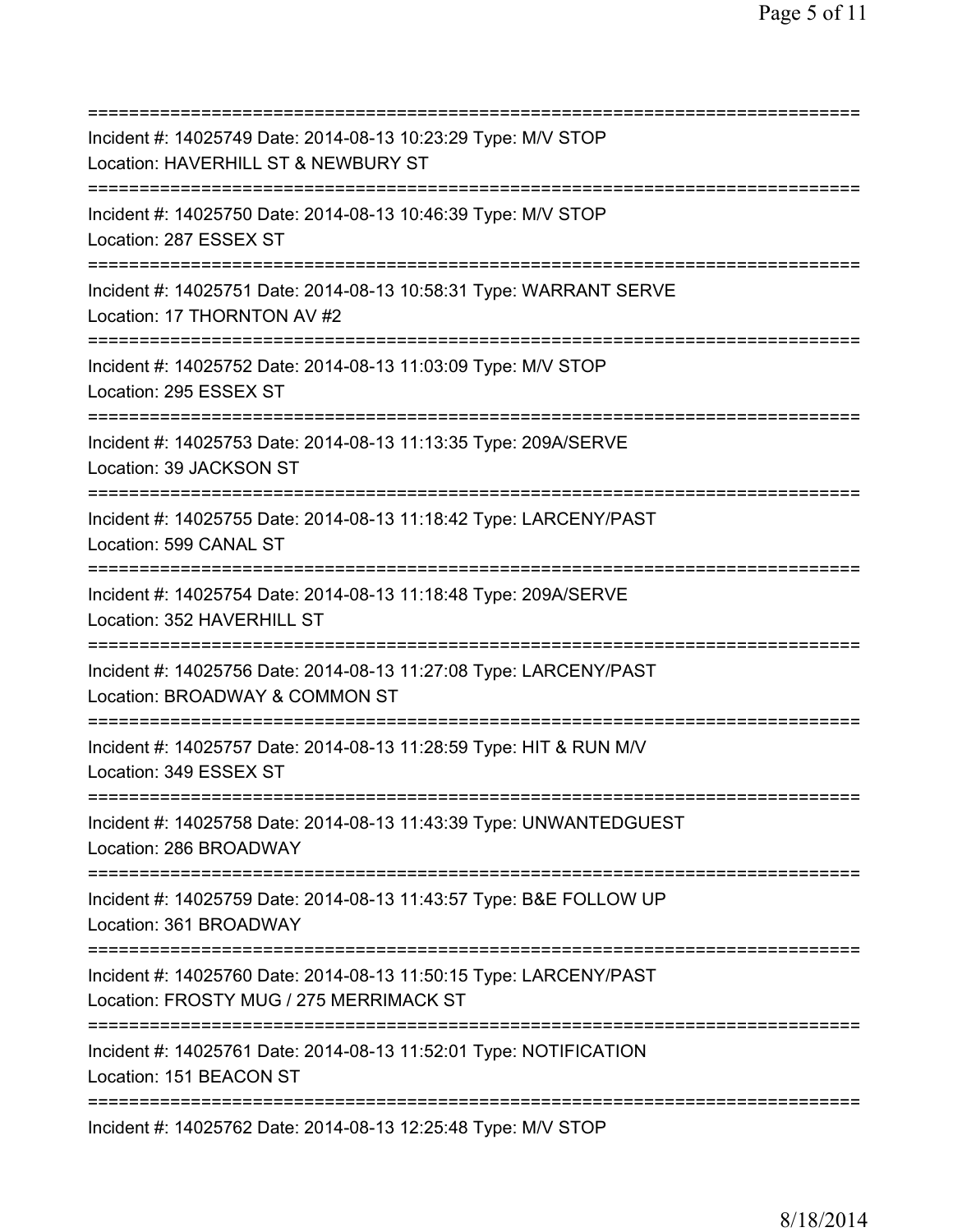=========================================================================== Incident #: 14025763 Date: 2014-08-13 12:44:47 Type: MAL DAMAGE Location: 170 FERRY ST =========================================================================== Incident #: 14025764 Date: 2014-08-13 12:55:17 Type: M/V STOP Location: METHUEN ST =========================================================================== Incident #: 14025765 Date: 2014-08-13 13:00:34 Type: AUTO ACC/NO PI Location: ANDOVER ST & CLIFTON ST =========================================================================== Incident #: 14025766 Date: 2014-08-13 13:02:57 Type: SUS PERS/MV Location: 290 MERRIMACK ST =========================================================================== Incident #: 14025767 Date: 2014-08-13 13:05:31 Type: WARRANT SERVE Location: ANDOVER ST & S UNION ST =========================================================================== Incident #: 14025768 Date: 2014-08-13 13:10:59 Type: SUS PERS/MV Location: 5 S UNION ST =========================================================================== Incident #: 14025769 Date: 2014-08-13 13:23:54 Type: MEDIC SUPPORT Location: CITIZENS BANK / 160 WINTHROP AV =========================================================================== Incident #: 14025770 Date: 2014-08-13 13:39:48 Type: B&E/PAST Location: 241 BRUCE ST FL 1ST =========================================================================== Incident #: 14025771 Date: 2014-08-13 13:50:24 Type: M/V STOP Location: HESS / 500 S UNION ST =========================================================================== Incident #: 14025772 Date: 2014-08-13 14:06:39 Type: INVEST CONT Location: NOTRE DAME / null =========================================================================== Incident #: 14025773 Date: 2014-08-13 14:20:24 Type: ALARM/BURG Location: EXECUTIVE OFFICE OF HEALTH AND HUMA / 280 MERRIMACK ST =========================================================================== Incident #: 14025774 Date: 2014-08-13 14:33:30 Type: MEDIC SUPPORT Location: 439 ANDOVER ST FL 1ST =========================================================================== Incident #: 14025775 Date: 2014-08-13 14:42:37 Type: KEEP PEACE Location: 43 WHITMAN ST FL 1ST =========================================================================== Incident #: 14025776 Date: 2014-08-13 15:05:22 Type: UNWANTEDGUEST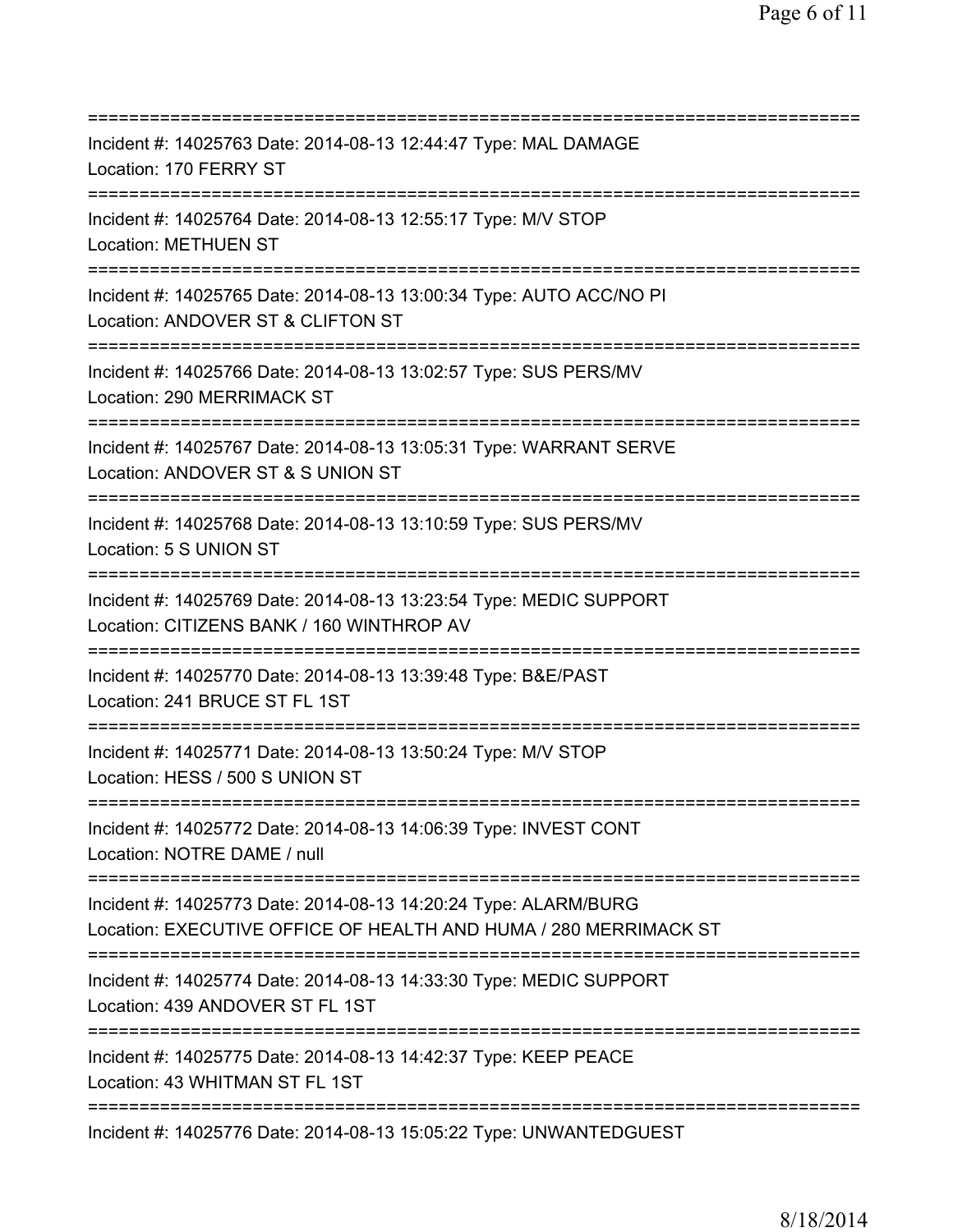Location: 50 BROADWAY =========================================================================== Incident #: 14025777 Date: 2014-08-13 15:05:48 Type: ALARM/BURG Location: LAS PALMAS / 445 ESSEX ST =========================================================================== Incident #: 14025778 Date: 2014-08-13 15:13:33 Type: AMBULANCE ASSSI Location: 65 BROOK ST FL 1ST =========================================================================== Incident #: 14025779 Date: 2014-08-13 15:19:29 Type: MEDIC SUPPORT Location: 30 CHESTNUT ST FL 1ST =========================================================================== Incident #: 14025780 Date: 2014-08-13 15:47:22 Type: HIT & RUN PED Location: ESSEX ST & UNION ST =========================================================================== Incident #: 14025781 Date: 2014-08-13 15:57:08 Type: SUICIDE ATTEMPT Location: 9 SUMMER ST #S509 =========================================================================== Incident #: 14025782 Date: 2014-08-13 16:01:16 Type: DRUG VIO Location: 55 HAMPSHIRE ST =========================================================================== Incident #: 14025783 Date: 2014-08-13 16:23:02 Type: ALARM/HOLD Location: 499 ESSEX ST =========================================================================== Incident #: 14025784 Date: 2014-08-13 16:55:45 Type: MAL DAMAGE Location: 2 MUSEUM SQ =========================================================================== Incident #: 14025785 Date: 2014-08-13 16:57:59 Type: RECOV/STOL/MV Location: 19 MECHANIC ST =========================================================================== Incident #: 14025786 Date: 2014-08-13 17:15:40 Type: THREATS Location: 37 LAWRENCE ST =========================================================================== Incident #: 14025787 Date: 2014-08-13 17:20:29 Type: DISORDERLY Location: WEST STREET PARK / WEST ST =========================================================================== Incident #: 14025788 Date: 2014-08-13 17:20:53 Type: SERVE 209A

Location: 399 HAMPSHIRE ST

===========================================================================

Incident #: 14025789 Date: 2014-08-13 17:26:17 Type: MISSING PERS Location: 329 HIGH ST

===========================================================================

Incident #: 14025790 Date: 2014 08 13 17:32:56 Type: HIT & RUN M/V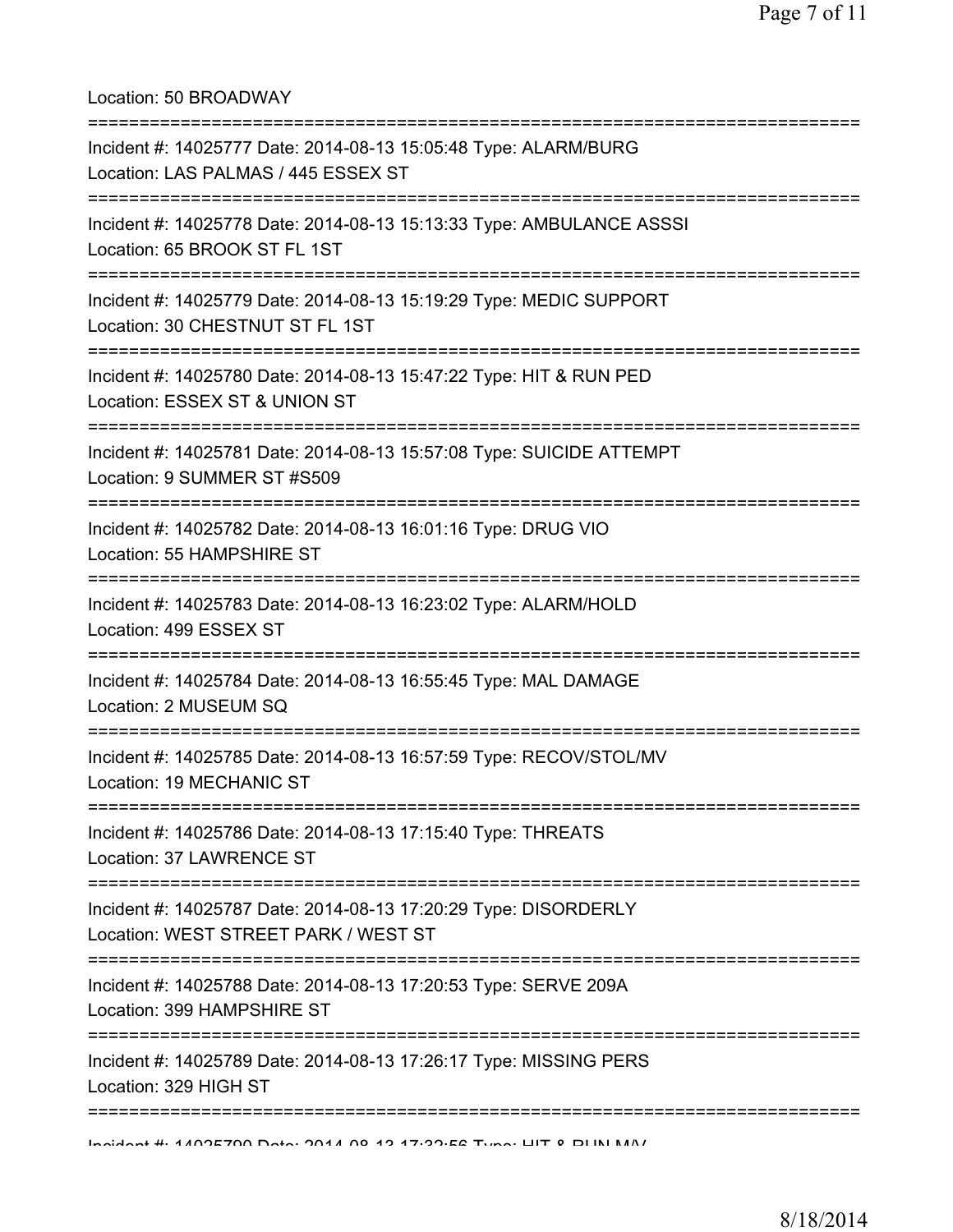| Location: HAVERHILL ST & IRENE ST<br>======================================                                                          |
|--------------------------------------------------------------------------------------------------------------------------------------|
| Incident #: 14025791 Date: 2014-08-13 17:39:39 Type: M/V STOP<br>Location: CROSBY ST & S BROADWAY<br>=============================== |
| Incident #: 14025792 Date: 2014-08-13 17:44:50 Type: M/V STOP<br>Location: MELVIN ST & WINTER ST                                     |
| Incident #: 14025793 Date: 2014-08-13 17:49:52 Type: M/V STOP<br>Location: BAILEY ST & S UNION ST                                    |
| Incident #: 14025794 Date: 2014-08-13 17:56:30 Type: M/V STOP<br>Location: BRADFORD ST & BROADWAY                                    |
| Incident #: 14025795 Date: 2014-08-13 17:58:41 Type: HIT & RUN M/V<br>Location: 88 HAVERHILL ST                                      |
| Incident #: 14025796 Date: 2014-08-13 18:12:43 Type: M/V STOP<br>Location: LOWELL & FRANK                                            |
| Incident #: 14025797 Date: 2014-08-13 18:15:07 Type: M/V STOP<br>Location: 606 S UNION ST                                            |
| Incident #: 14025798 Date: 2014-08-13 18:15:58 Type: SUS PERS/MV<br>Location: 320 LAWRENCE ST                                        |
| Incident #: 14025799 Date: 2014-08-13 18:19:38 Type: M/V STOP<br>Location: FRANKLIN ST & HAVERHILL ST                                |
| Incident #: 14025800 Date: 2014-08-13 18:28:38 Type: M/V STOP<br>Location: 344 S UNION ST                                            |
| Incident #: 14025801 Date: 2014-08-13 18:33:25 Type: NEIGHBOR PROB<br>Location: 11 PEARL AV                                          |
| Incident #: 14025802 Date: 2014-08-13 18:37:32 Type: ALARMS<br>Location: MASS TRANSMISSION REPAIR / 576 HAVERHILL ST                 |
| Incident #: 14025803 Date: 2014-08-13 18:54:38 Type: ALARMS<br>Location: 468 HAMPSHIRE ST                                            |
| :======================                                                                                                              |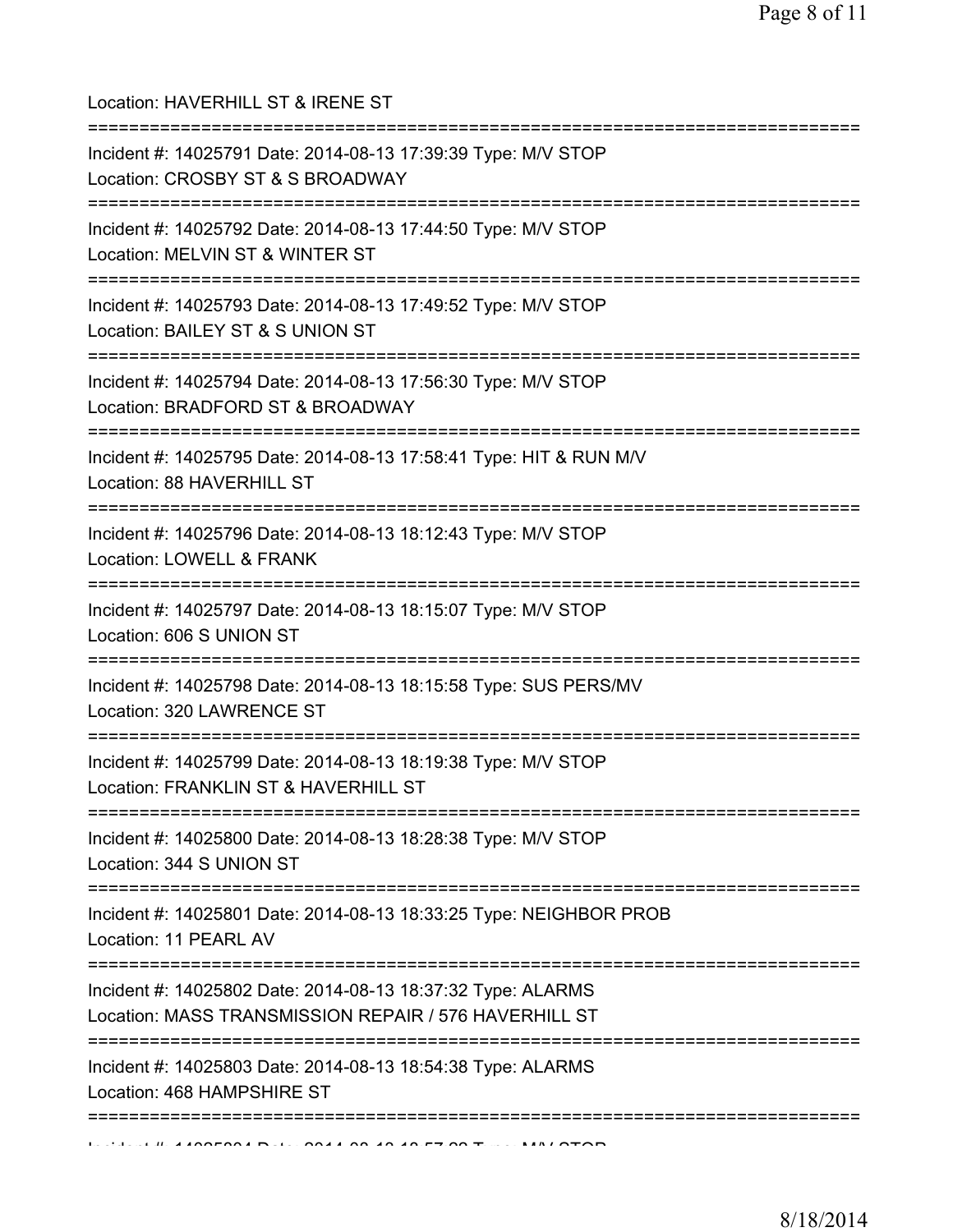| Location: BOXFORD ST & WINTHROP AV<br>=====================================                                                                    |
|------------------------------------------------------------------------------------------------------------------------------------------------|
| Incident #: 14025805 Date: 2014-08-13 19:06:44 Type: MAL DAMAGE<br>Location: 59 E HAVERHILL ST                                                 |
| Incident #: 14025806 Date: 2014-08-13 19:15:23 Type: THREATS<br>Location: 80 S BOWDOIN ST                                                      |
| Incident #: 14025807 Date: 2014-08-13 19:38:29 Type: M/V STOP<br>Location: 34 HAVERHILL ST                                                     |
| Incident #: 14025808 Date: 2014-08-13 19:45:46 Type: SUS PERS/MV<br>Location: ABBOTT ST & PHILLIPS ST                                          |
| Incident #: 14025809 Date: 2014-08-13 19:47:04 Type: LARCENY/PAST<br>Location: 52 MYRTLE ST                                                    |
| Incident #: 14025810 Date: 2014-08-13 19:56:15 Type: M/V STOP<br>Location: S UNION ST & SALEM ST                                               |
| Incident #: 14025811 Date: 2014-08-13 20:06:49 Type: WARRANT SERVE<br>Location: 295 JACKSON ST                                                 |
| ====================================<br>Incident #: 14025812 Date: 2014-08-13 20:08:06 Type: M/V STOP<br>Location: JAMAICA ST & S UNION ST     |
| Incident #: 14025813 Date: 2014-08-13 20:19:22 Type: M/V STOP<br>Location: BROOKFIELD ST & HAWLEY ST                                           |
| ==================================<br>Incident #: 14025814 Date: 2014-08-13 20:19:45 Type: WOMAN DOWN<br>Location: 219 S UNION ST              |
| ;====================================<br>Incident #: 14025815 Date: 2014-08-13 20:32:39 Type: M/V STOP<br>Location: CAMBRIDGE ST & WINTHROP AV |
| Incident #: 14025816 Date: 2014-08-13 20:44:46 Type: SUICIDE ATTEMPT<br>Location: 1 TREMONT ST                                                 |
| Incident #: 14025817 Date: 2014-08-13 21:02:21 Type: M/V STOP<br>Location: RTE 114                                                             |
|                                                                                                                                                |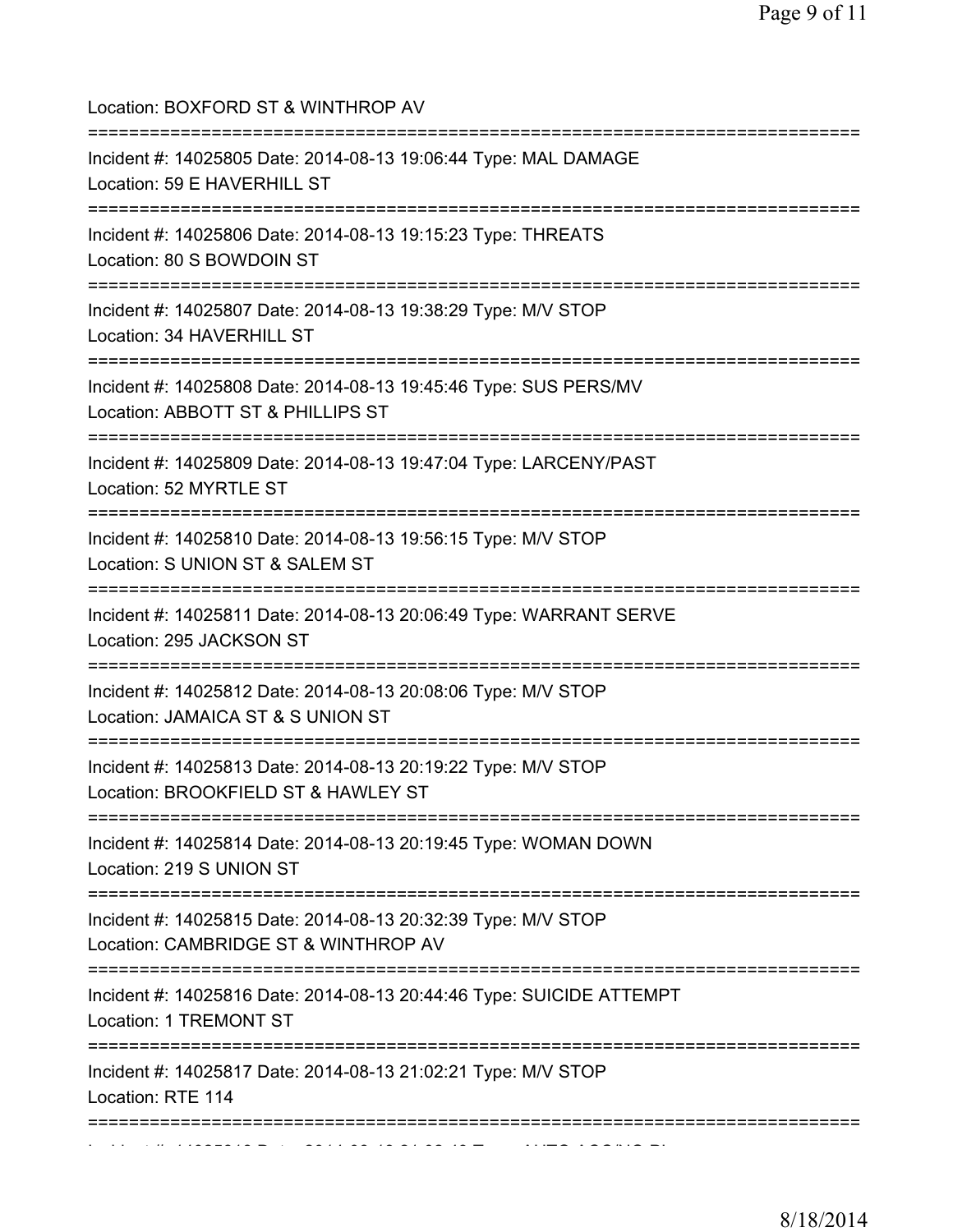Location: 104 RIVER POINTE WY =========================================================================== Incident #: 14025819 Date: 2014-08-13 21:27:50 Type: M/V STOP Location: ALLSTON ST & HIGH ST =========================================================================== Incident #: 14025820 Date: 2014-08-13 21:44:13 Type: M/V STOP Location: BROADWAY & TREMONT ST =========================================================================== Incident #: 14025821 Date: 2014-08-13 22:06:21 Type: STOL/MV/PAS Location: 20 KNOX ST =========================================================================== Incident #: 14025822 Date: 2014-08-13 22:14:24 Type: M/V STOP Location: LOWELL ST & OXFORD ST =========================================================================== Incident #: 14025823 Date: 2014-08-13 22:18:59 Type: DOMESTIC/PROG Location: 127 ARLINGTON ST =========================================================================== Incident #: 14025824 Date: 2014-08-13 22:29:47 Type: UNATENEDCHILD Location: 58 BIGELOW ST FL 2 =========================================================================== Incident #: 14025825 Date: 2014-08-13 22:30:29 Type: HIT & RUN M/V Location: 83 WALNUT ST =========================================================================== Incident #: 14025826 Date: 2014-08-13 22:36:00 Type: SUS PERS/MV Location: 51 DARTMOUTH ST =========================================================================== Incident #: 14025827 Date: 2014-08-13 22:41:40 Type: MAN DOWN Location: 3 FULTON ST =========================================================================== Incident #: 14025828 Date: 2014-08-13 22:44:06 Type: M/V STOP Location: COMMON ST & JACKSON ST =========================================================================== Incident #: 14025829 Date: 2014-08-13 23:12:46 Type: DISTURBANCE Location: 461 HAVERHILL ST FL 3 =========================================================================== Incident #: 14025830 Date: 2014-08-13 23:15:44 Type: SUS PERS/MV Location: 5 FARNHAM ST =========================================================================== Incident #: 14025831 Date: 2014-08-13 23:17:05 Type: SUS PERS/MV Location: 20 JAMAICA ST FL 1 ===========================================================================